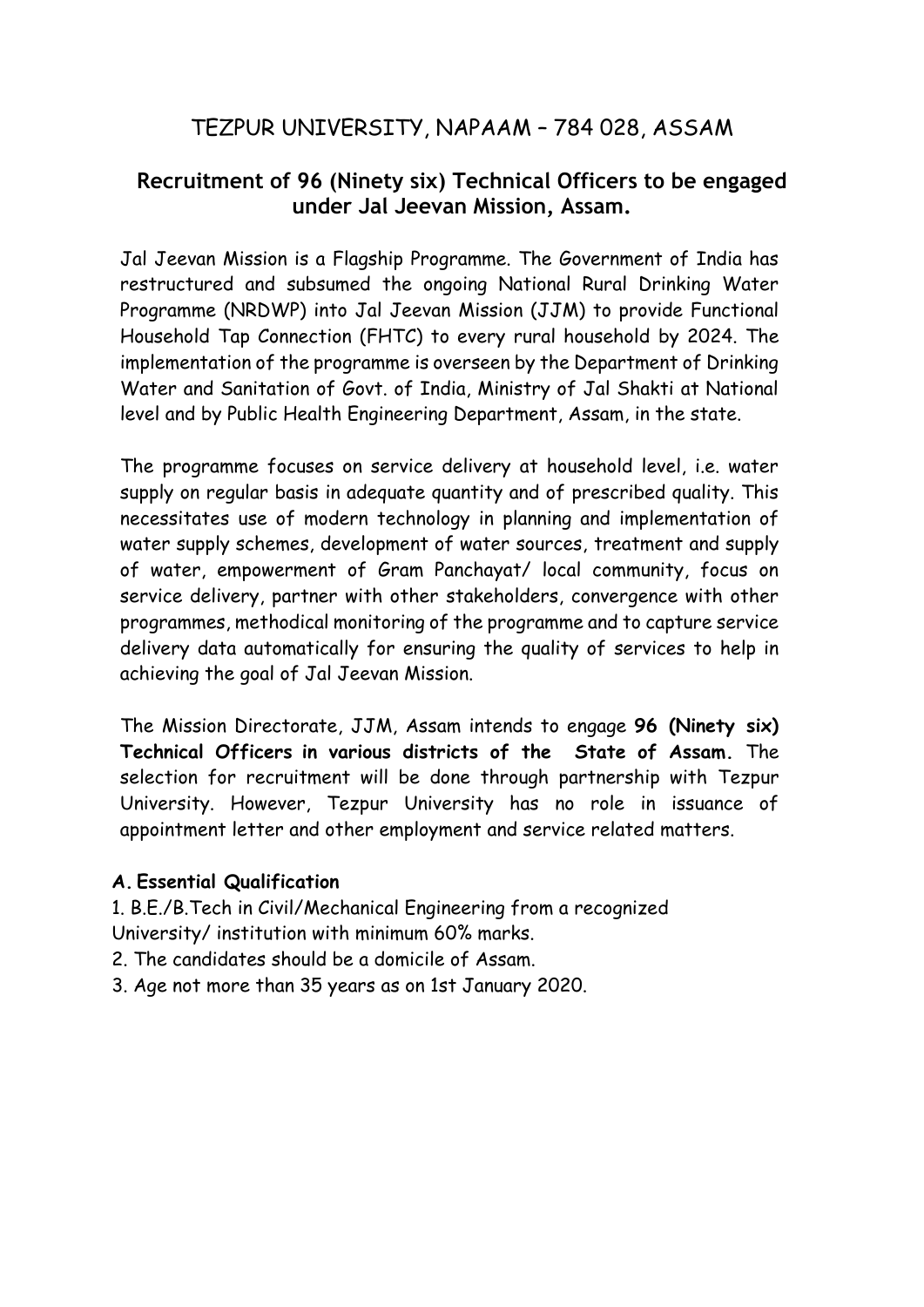# **B. Desirable Qualifications/ Skills**

1. Relevant knowledge in areas of community driven rural/urban development projects (Water supply, Roads, Buildings, Sanitation and other relevant areas)

2. Computer Knowledge in MS office/OS and Internet.

- 3. Willing to work in complex, multi stakeholder and fast-moving environment.
- 4. Willing to work under pressure, respecting strict deadlines and multi-tasking.
- 5. Knowledge of Assamese, English, Hindi & other local language (s).
- 6. Good social, analytical, communication, inter-personal and planning skills.
- 7. Self-motivated and possessing ability to work independently as well as in teams.
- 8. Willing to travel extensively within and outside the state.

# **C. Job Description**

1. Assist in the preparation and implementation of Village Action / District Action Plans

2. Assist in the planning and preparation of Detailed Project Report (DPR) for rural water

3. On-site verification and monitoring of construction of water supply scheme and Plans. supply. retrofitting.

4. Operation and maintenance of FHTCs.

5. Regular follow up with District officials on quality construction of water supply schemes including FHTCs.

6. Timely preparation and submission of monitoring data and IMIS reports.

7. Organizing periodic review meeting with District, Block and GP level functionaries and beneficiaries.

8. Capacity building of community/ beneficiary on usage, 0&M of FHTCs.

9. Any other task assigned by the concerned authorities.

# **D. Duration of the Contract**

The contract period of the Technical Officer is initially for a period of **11 months**. Further extension will be based on the performance of the concerned person/ project requirement.

# **E. Remuneration**

The consolidated fixed remuneration of the Technical Officer shall **be Rs. 30,000 (Rupees Thirty Thousand Only)** per month with an annual increment of 10% (after appraisal). Taxes as applicable shall be dealt with as per applicable laws. The remuneration shall be inclusive of monthly remuneration and performance-linked-incentive, communication allowance, etc. 90% of the remuneration would be paid as fixed salary while 10% would be linked to performance.